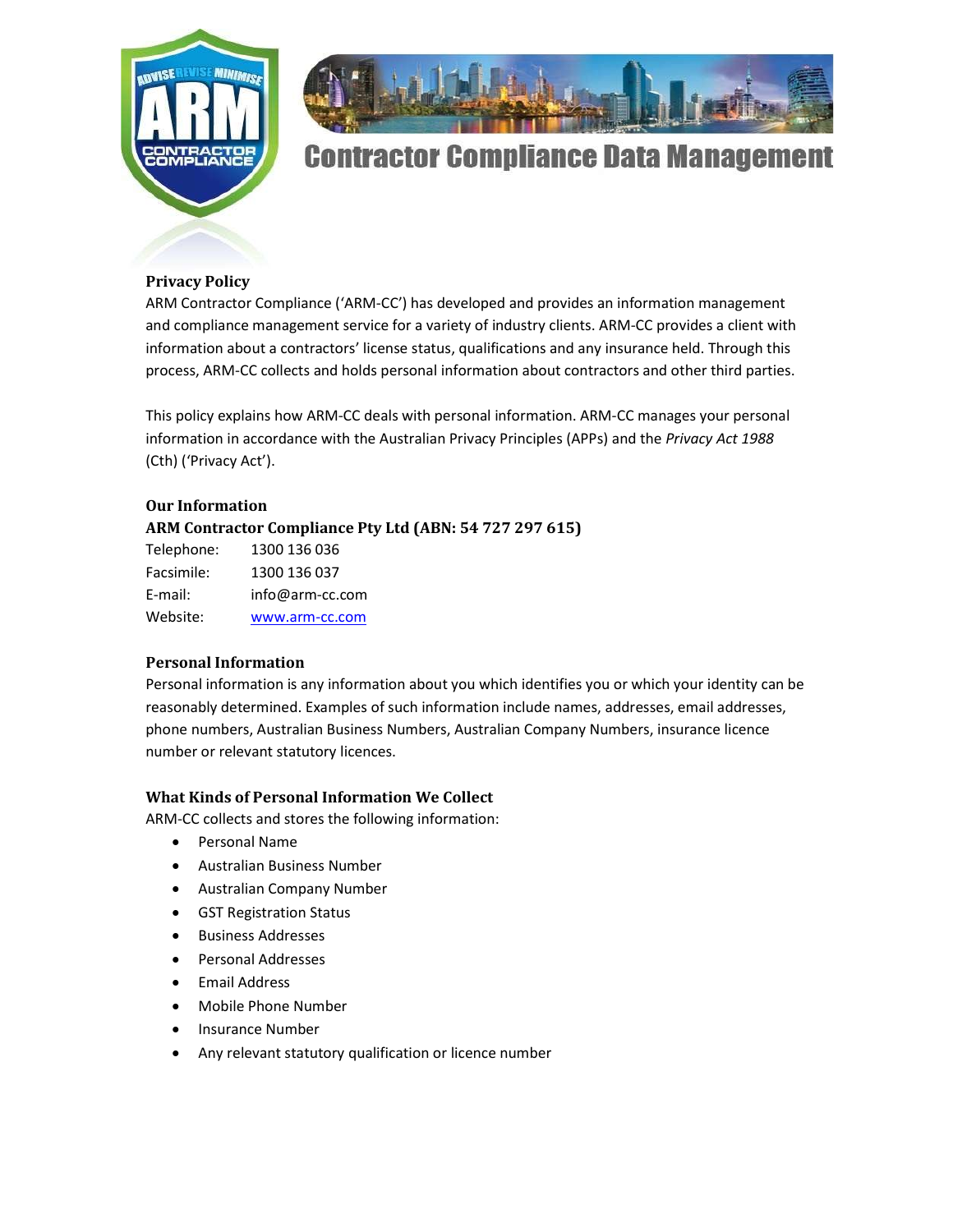## How We Collect and Hold Personal Information

ARM-CC obtains information in three main ways:

- 1. A requesting client provides contact details for a particular contractor.
- 2. ARM-CC requests the information mentioned above from a contractor. Once this information is supplied, it is stored and assessed for the requesting client as well as for future searches.
- 3. ARM-CC cross-checks the information provided by the contractor with various regulatory and industry databases to determine a contractors' compliance status.

This process is to ensure that a contractor is appropriately licenced and qualified for the particular job, minimising a number of risks. When information is provided by you, you consent to ARM-CC retaining and distributing that information to third party clients of the services.

ARM-CC may collect certain information from other information providers such as industry regulatory bodies, insurance providers and government business registers. Pursuant to APP 3.5-3.6, ARM-CC is permitted to collect this information from the third-party source.

## Why We Collect Personal Information

Collecting some personal information is necessary, as information pertaining to a contractors' statutory licences, qualifications or insurance is required to offer ARM-CC services. In accordance with APP 3, ARM-CC only collect personal information that is reasonably necessary for the service.

## How We Use Personal Information

Once ARM-CC has obtained the information supplied by a contractor, ARM-CC includes this information in a database. This database lists information relating a contractors' licences, insurance and other relevant information. ARM-CC uses this information to confirm a contractors' compliance status. The information is used to provide a professional service to clients searching for qualified and compliant contractors. ARM-CC does not use any government identifiers to identify any client, contractor or other party.

ARM-CC take all reasonable precautions to safeguard your personal information from misuses, interference and loss and from unauthorised access, modification and disclosure in accordance with APP 11.

## Ensuring Your Personal Information Is Up to Date

It is essential that the personal information you provide to ARM-CC is accurate, up to date and complete. From time to time ARM-CC may ask whether changes have been made to your personal information.

## Accessing Your Personal Information

You may gain access to any of the personal information ARM-CC holds about you at any time via your login credentials.